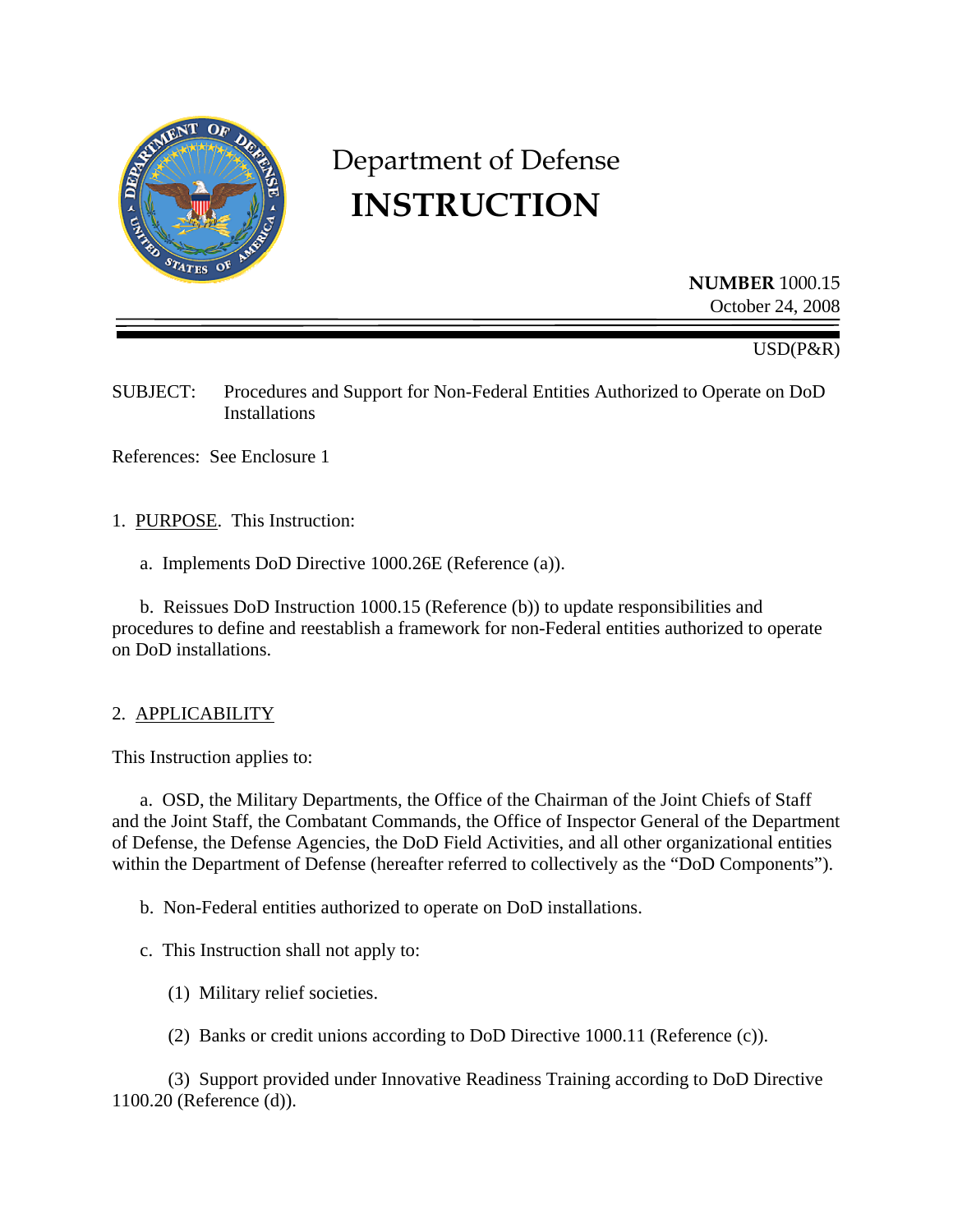3. DEFINITIONS. Definitions are for the purpose of this Instruction only.

a. non-Federal entity.A self-sustaining organization, incorporated or unincorporated, that is not an agency or instrumentality of the Federal government. This Instruction addresses only those entities that operate on DoD installations with the express consent of the installation commander or higher authority. Membership of these organizations consists of individuals acting exclusively outside the scope of any official capacity as officers, employees, or agents of the Federal Government. Non-Federal entities include a state, interstate, Indian tribal, or local government, as well as private organizations.

b. United States. The 50 States, the District of Columbia, the Commonwealth of Puerto Rico, the Commonwealth of the Northern Mariana Islands, the U.S. Virgin Islands, Guam, American Samoa, Johnston Atoll, Kingman Reef, Midway Island, Nassau Island, Palmyra Island, Wake Island, and any other territory or possession of the United States, and associated navigable waters, including the territorial seas.

c. DoD installation. A base, camp, post, station, yard, center, homeport facility for any ship, or other activity under the jurisdiction of the Department of Defense, including any leased facility or, in the case of an activity in a foreign country, under the operational control of the Department of Defense. This term does not include any facility used primarily for civil works, rivers and harbor projects, or flood control projects.

4. POLICY. It is DoD policy, consistent with Reference (a), that procedures be established for the operation of non-Federal entities on DoD installations to prevent official sanction, endorsement, or support by the DoD Components except as authorized in DoD 5500.7-R (Reference (e)) and applicable law. The Department recognizes that non-Federal entity support of Service members and their families can be important to their welfare. Non-Federal entities are not entitled to sovereign immunity and privileges accorded to Federal agencies and instrumentalities. The DoD Components shall take action to preclude unauthorized expenditures of appropriated funds, commissary surcharge, or nonappropriated funds (NAF) in support of these organizations.

#### 5. RESPONSIBILITIES

 a. The Principal Deputy Under Secretary for Personnel and Readiness, under the authority, direction, and control of the Under Secretary of Defense for Personnel and Readiness and in coordination with the Deputy Under Secretary of Defense for Installations and Environment, subject to DoD Directive 4165.6 (Reference (f)), shall be responsible for implementing policy and oversight of non-Federal entities on DoD installations.

b. The Heads of the DoD Components shall: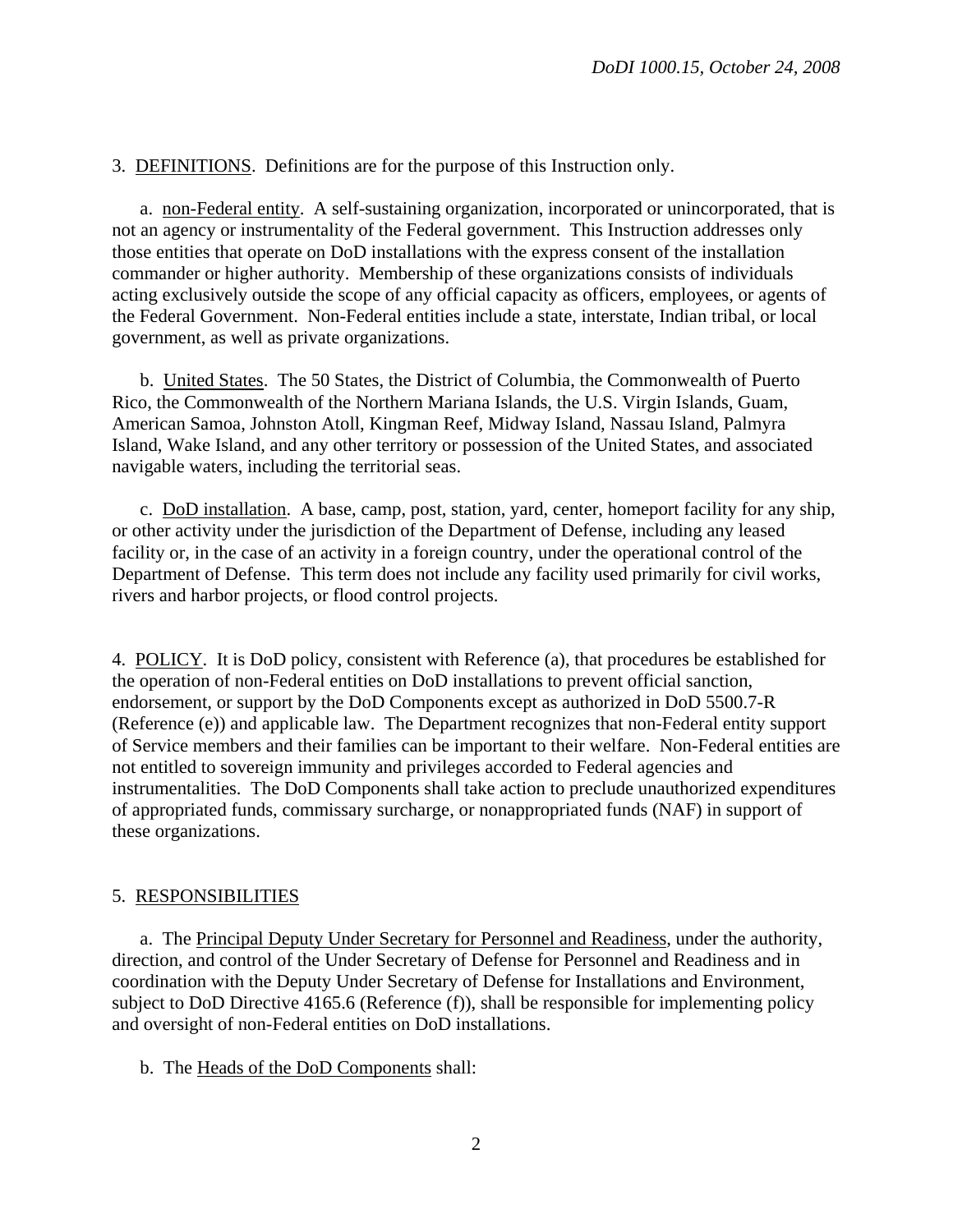(1) Implement this Instruction.

(2) Be aware of all non-Federal entities operating on installations under their jurisdiction.

 (3) Conduct reviews to ensure that installation commanders periodically review facilities, programs, and services provided by non-Federal entities operating on DoD installations. Installation commanders will also review membership provisions and the original purpose for which each organization was originally approved. Substantial changes to those original conditions shall necessitate further review, documentation, and approval for continued permission to operate on the installation.

6. PROCEDURES. See Enclosure 2.

7. RELEASABILITY UNLIMTED. This Instruction is approved for public release. Copies may be obtained through the Internet from the DoD Issuances Web Site at http://dtic.mil/whs/directives.

8. EFFECTIVE DATE. This Instruction is effective immediately.

Joseph C, Chu

David S. C. Chu **Under Secretary of Defense** for Personnel and Readiness

Enclosures

- 1. References
- 2. Procedures
- 3. Non-Federal Entities Having Statutory Authorization for Particular Support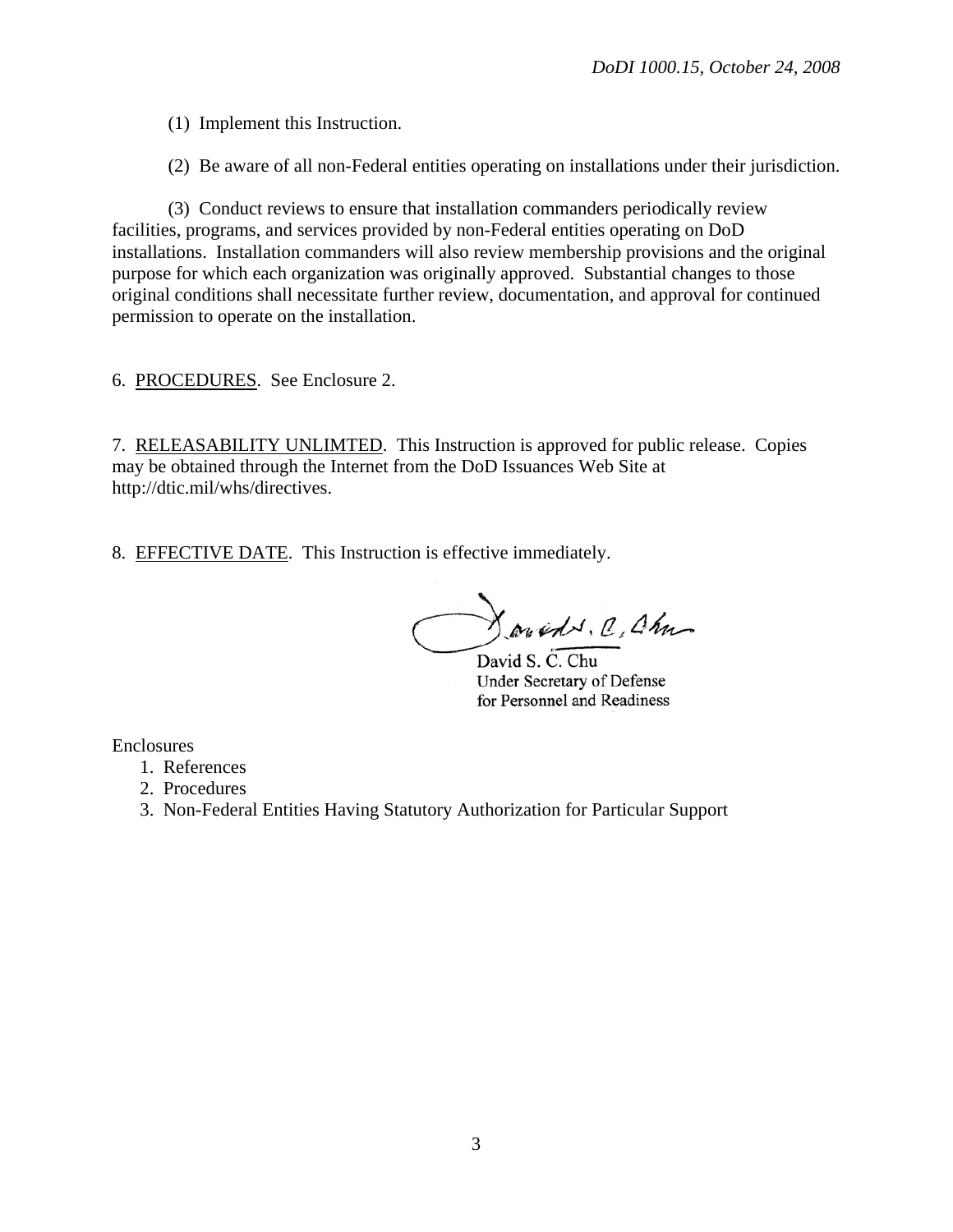## ENCLOSURE 1

## REFERENCES

- (a) DoD Directive 1000.26E, "Support for Non-Federal Entities Authorized to Operate on DoD Installations," February 2, 2007
- (b) DoD Instruction 1000.15, "Private Organizations on DoD Installations," December 20, 2005 (hereby canceled)
- (c) DoD Directive 1000.11, "Financial Institutions on DoD Installations," June 9, 2000
- (d) DoD Directive 1100.20, "Support and Services for Eligible Organizations and Activities Outside the Department of Defense," April 12, 2004
- (e) DoD 5500.7-R, "Joint Ethics Regulation," August 1993
- (f) DoDD 4165.6, "Real Property," October 13, 2004
- (g) DoD Instruction 1015.9, "Professional United States Scouting Organization Operations at United States Military Installations Located Overseas," October 31, 1990
- (h) "Partial Settlement Agreement Between Plaintiffs and Secretary Rumsfeld," United States District Court for the Northern District of Illinois, Eastern Division, No. 1999 CV 02424 (Eugene Winkler, et al., v. Chicago School Reform Board of Trustees, et al.)
- (i) DoD Instruction 1402.5, "Criminal History Background Checks on Individuals in Child Care Services," January 19, 1993
- (j) DoD Instruction 1015.15, "Establishment, Management, and Control of Nonappropriated Fund Instrumentalities and Financial Management of Supporting Resources," October 31, 2007
- (k) Section 1770 of title 12, United States Code
- (l) Sections 40301 and 220101 of title 36, United States Code
- (m) Memorandum of Understanding between the Department of Defense and the United Service Organization, January 7,  $2008<sup>1</sup>$
- (n) Chapter 71, section 8126, of title 5, United States Code
- (o) DoD 1400.25-M, "Department of Defense Civilian Personnel Manual (CPM)," December 1996
- (p) Executive Order 12353, "Charitable Fund-Raising," March 23, 1982
- (q) Title 5, Code of Federal Regulations, part 950

1

- (r) DoD Instruction 5035.01, "Combined Federal Campaign (CFC) Fund-Raising Within the Department of Defense," January 31, 2008
- (s) DoD Instruction 5035.05, "DoD Combined Federal Campaign Overseas (CFC-O)," February 21, 2008
- (t) Sections 177, 178, 2012, 2551, 2553, 2552-6, 2558, 2564, 2602, 2604, 2606, 4744, 8126, 9441, 9442 of title 10, United States Code
- (u) Memorandum For Secretary of the Army, "Support to the Red Cross During Times of Conflict," May 5,  $1992<sup>1</sup>$

<sup>&</sup>lt;sup>1</sup> Reference is available at www.militaryhomefront.mil, Service Providers, QOL Resources, Legislative Policies and Guidance, Non-Federal Entities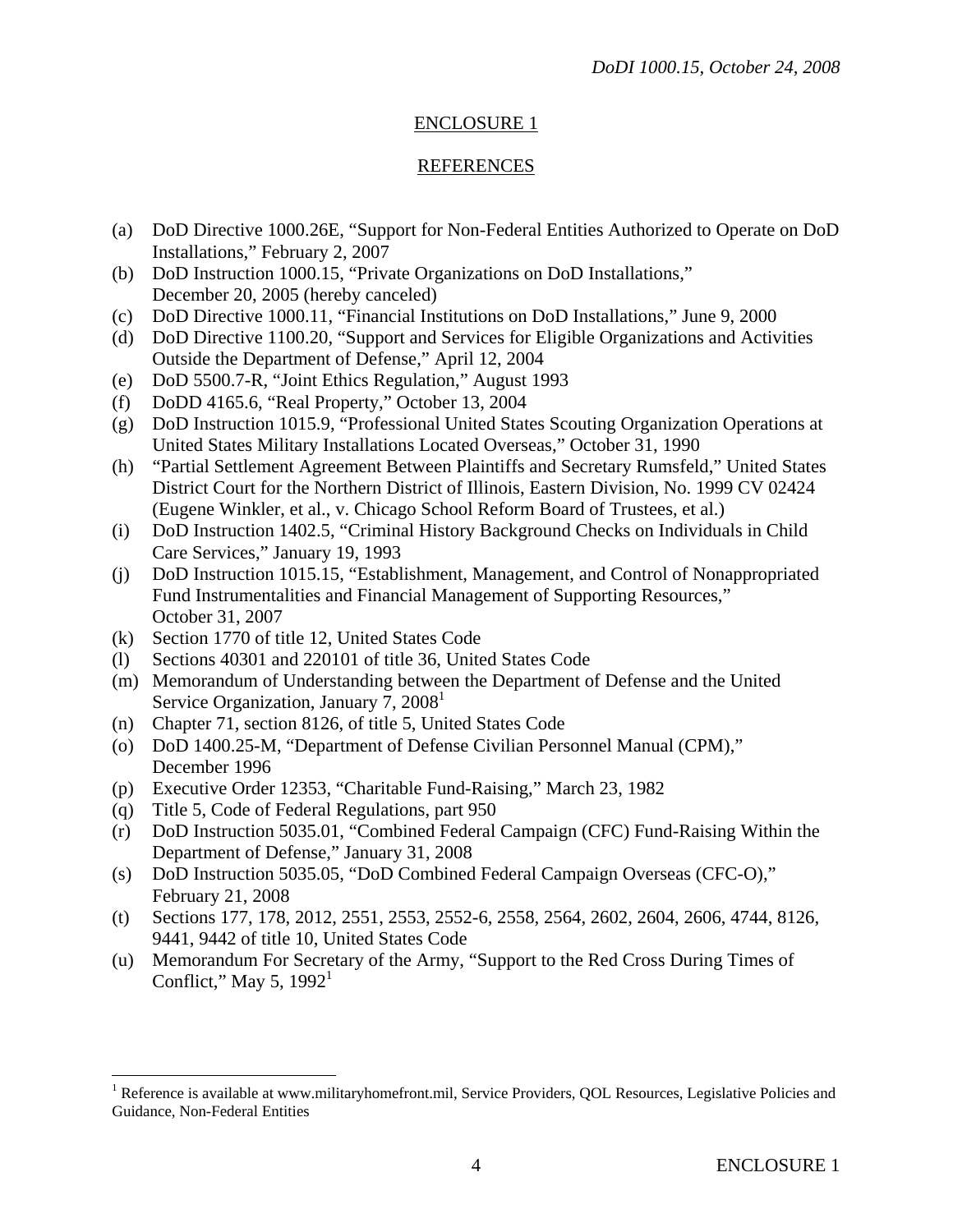- (v) Memorandum of Understanding Between the Department of Justice and American Red Cross, November 20,  $1990<sup>1</sup>$
- (w) DoD Directive 5410.18, "Public Affairs Community Relations Policy," November 20, 2001
- (x) DoD Instruction 5410.19, "Public Affairs Community Relations Policy Implementation," November 13, 2001
- (y) Section 508 of title 32, United States Code
- (z) DoD Directive 2000.15, "Support to Special Events," November 21, 1994
- (aa) Section 1856 of title 42, United States Code
- (ab) Memorandum of Understanding Between the Department of Defense and the Armed Services YMCA, December 7, 2004<sup>1</sup>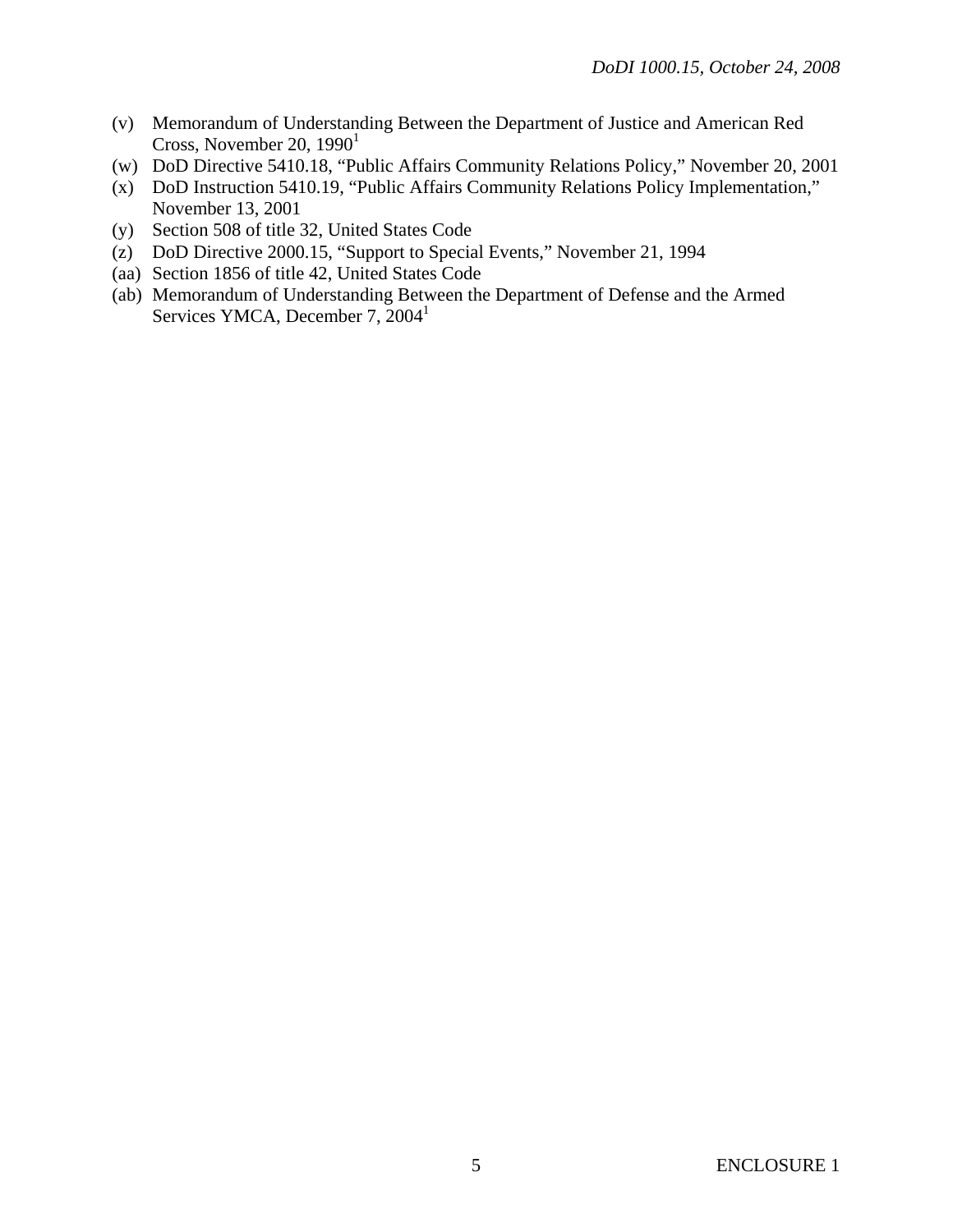#### ENCLOSURE 2

#### **PROCEDURES**

1. To prevent the appearance of official sanction or support by the Department of Defense:

 a. Non-Federal entities may not use the seals, logos, or insignia of the Department of Defense or any DoD Component, DoD organizational unit, or DoD installation on organization letterhead, correspondence, titles, or in association with organization programs, locations, or activities.

 b. Non-Federal entities operating on DoD installations may use the name or abbreviation of the Department of Defense, a DoD Component, organizational unit, or installation in its name provided that its status as a non-Federal entity is apparent and unambiguous and there is no appearance of official sanction or support by the Department of Defense. The following applies:

 (1) The non-Federal entity must have approval from the appropriate DoD organization whose name or abbreviation is to be used before using the name or abbreviation.

 (2) Any use of the name or abbreviation of a DoD Component, organizational unit, or installation must not mislead members of the public to assume a non-Federal entity is an organizational unit of the Department of Defense.

 (3) A non-Federal entity must prominently display the following disclaimer on all print and electronic media mentioning the entity's name confirming that the entity is not a part of the Department of Defense: "THIS IS A NON-FEDERAL ENTITY. IT IS NOT A PART OF THE DEPARTMENT OF DEFENSE OR ANY OF ITS COMPONENTS AND IT HAS NO GOVERNMENTAL STATUS." This disclaimer must also be provided in appropriate oral communications and public announcements when the name of the entity is used.

2. Activities of non-Federal entities covered by this Instruction shall not in any way prejudice or discredit the DoD Components or other Federal Government agencies.

3. Subject to Reference (f) as it relates to real property, installation commanders shall approve written agreements that indicate permission to operate on the installation and any logistical support that will be provided. DoD personnel acting in an official capacity will not execute any charter that will serve as the legal basis for the non-Federal entity. The nature, function, and objectives of a non-Federal entity covered by this Instruction shall be delineated in articles of incorporation, a written constitution, bylaws, charters, articles of agreement, or other authorization documents before receiving approval from the installation commander to operate on the installation. That documentation shall also include:

a. Description of eligible membership in the non-Federal entity.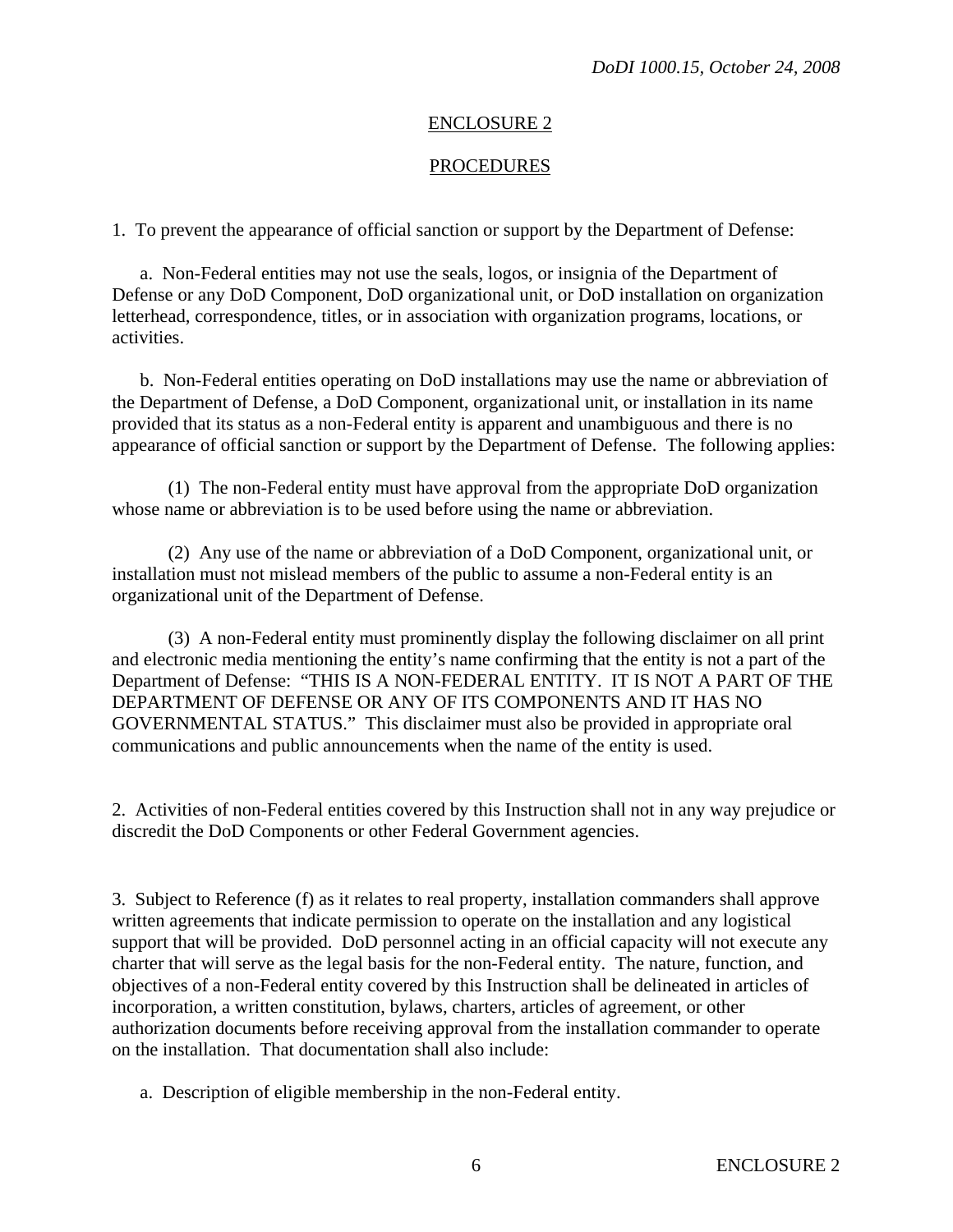(1) No person because of race, color, creed, sex, age, disability, or national origin shall be unlawfully denied membership, unlawfully excluded from participation, or otherwise subjected to unlawful discrimination by any non-Federal entity or other private organization covered by this Instruction.

 (2) Installation commanders shall distribute information on procedures for individuals to follow when they suspect unlawful discrimination by the organization.

 b. Designation of management responsibilities, including the accountability for assets, satisfaction of liabilities, disposition of any residual assets on dissolution, and other documentation that shows responsible financial management.

 c. A certification indicating that members understand they are personally liable, as provided by law, if the assets of the non-Federal entity are insufficient to discharge all liabilities.

 d. Guidance relating to professional scouting organizations operating at U.S. military installations located overseas can be found in DoD Instruction 1015.9 (Reference (g)).

 (1) In accordance with Reference (e), which contains a policy on sponsorship of non-Federal entities by DoD personnel acting in an official capacity, DoD personnel acting in an official capacity shall not execute charters that serve as the legal basis for the creation of Boy Scouts organizations (including Boy Scouts, Cub Scout Packs, or Venturer Crews).

 (2) In accordance with U.S. District Court for the Northern District of Illinois, Eastern Division, Decision No. 1999 CV 02424 (Reference (h)), while such chartering is not allowed, nothing in this Instruction is intended to preclude, if otherwise authorized by law or regulation, DoD support to Boy Scouts or their official affiliates; Boy Scouts activities on DoD installations; or sponsorship of Boy Scout organizations by DoD personnel in their personal capacity. Existing charters executed by DoD personnel in their official capacity shall be terminated or amended to substitute sponsorship by an appropriate individual, volunteer, group, or organization, consistent with DoD policy.

4. A non-Federal entity covered by this Instruction shall not offer programs or services on DoD installations that compete with appropriated or NAF activities, but may, when specifically authorized, supplement those activities.

 a. Installation commanders, or higher authorities if the installation commander has not been delegated such authority, will determine if the services of a non-Federal entity conflict with or detract from local DoD programs. The cognizant commander has discretionary authority over the operations of non-Federal entities on DoD installations. Commanders are authorized to eliminate duplication of services, particularly when these services compete with the installation's revenue-generating activities.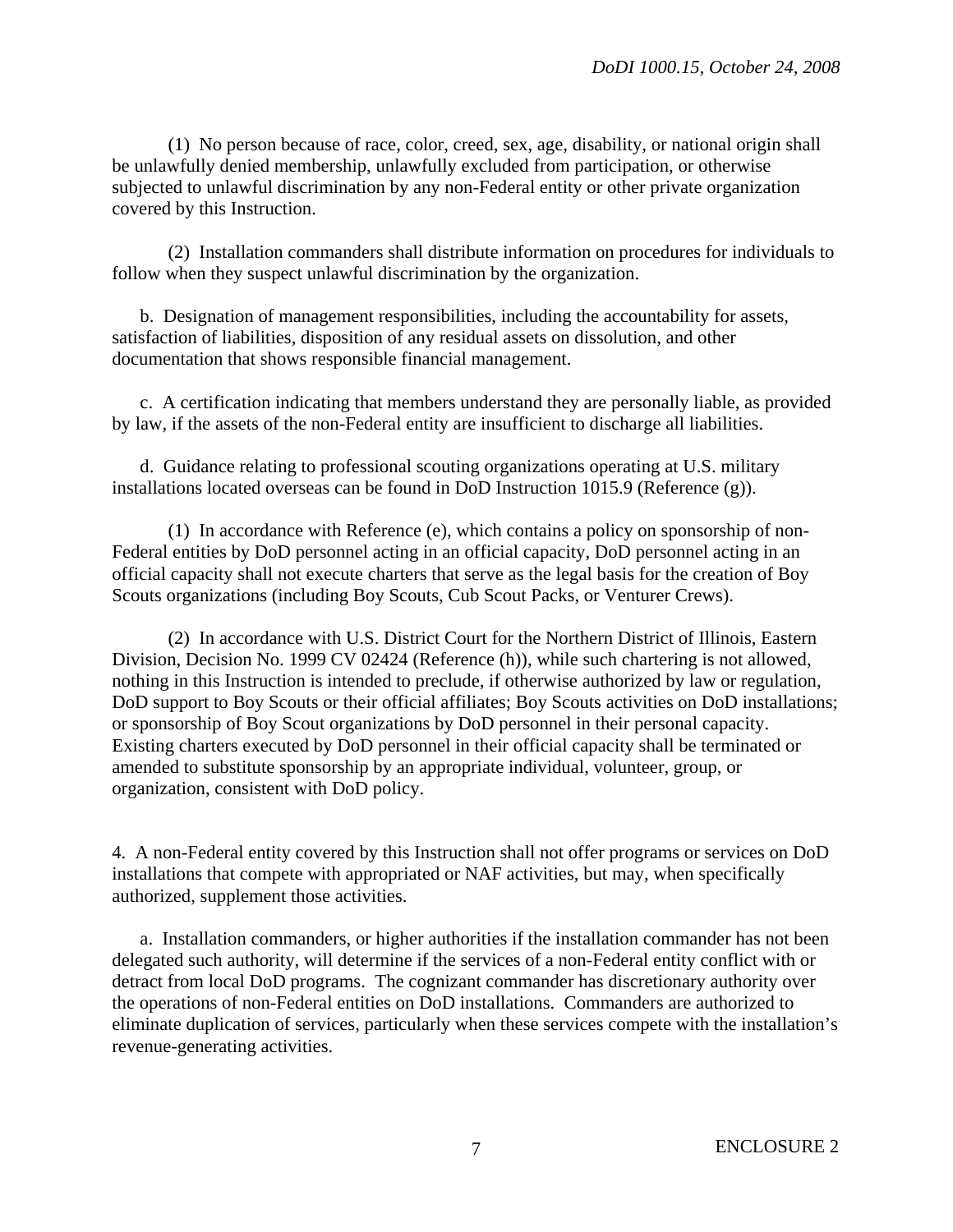b. Background checks are required for employees and volunteers of non-Federal entities who have contact with children under the age of 18 in DoD-operated, -contracted, or communitybased programs that are used to supplement or expand child care or youth services, according to DoD Instruction 1402.5 (Reference (i)).

5. Non-Federal entities covered by this Instruction shall be self-sustaining, primarily through dues, contributions, service charges, fees, or special assessment of members. There shall be no financial assistance to such an entity from a NAF Instrumentality (NAFI) in the form of contributions, repairs, services, dividends, or other donations of money or other assets. Fundraising and membership drives are governed by Reference (e).

6. Non-Federal entities are not entitled to DoD support. However, support may be provided when it is consistent with and supportive of the military mission of the DoD Component concerned. Such support may be provided only when it can be offered within the capability of the installation commander without detriment to the commander's ability to fulfill the military mission, and when it is permitted under applicable Status of Forces Agreements. The DoD Components may provide logistical support to non-Federal entities with appropriated funds to the extent authorized by Reference (e) and applicable law. NAFI funds or assets shall not be directly or indirectly transferred to non-Federal entities according to DoD Instruction 1015.15 (Reference (j)).

7. Personal and professional participation in non-Federal entities by DoD employees is governed by Reference (e). DoD personnel acting in an official capacity will not execute charters that serve as the legal basis for any non-Federal entity or other private organization.

8. Neither appropriated fund activities nor NAFIs may assert any claim to the assets, or incur or assume any obligation, of any non-Federal entity covered by this Instruction, except as may arise out of contractual relationships or as provided by law. Property shall not be abandoned on the installation by a non-Federal entity and may only be acquired by the DoD installation by purchase or through donation agreed to by the Department of Defense.

9. The non-Federal entity shall have adequate insurance, as defined by the DoD Component concerned, to protect against liability and property damage claims or other legal actions that may arise due to its activities, those of its members, or the operation of its equipment or devices. The DoD Components will not assume liability (through insurance or other means) for any activities or assets of non-Federal entities.

10. Non-Federal entities shall comply with applicable fire and safety regulations; environmental laws; local, State, and Federal tax codes; and any other applicable statutes or regulations.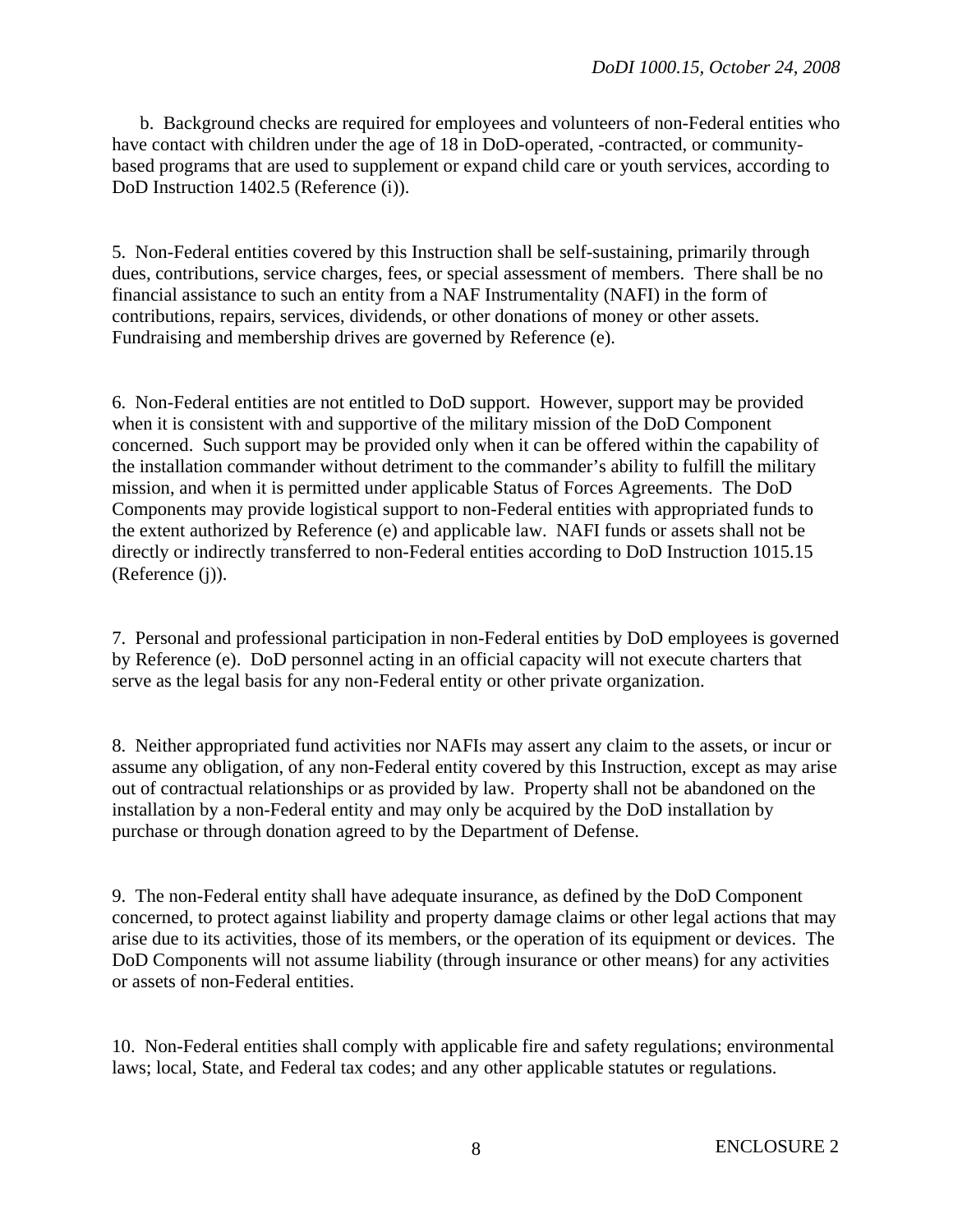11. Income from a non-Federal entity or its activities shall not accrue to individual members of a non-Federal entity except through wages and salaries as employees of the non-Federal entity or as award recognition for services rendered to the non-Federal entity or military community. This prohibition is not meant to preclude operation of investment clubs, in which the investment of members' personal funds result in a return on investment directly and solely to the individual members.

12. Employees of non-Federal entities are not employees of the United States or of an instrumentality of the United States. Applicable laws on labor standards for employment shall be observed, including worker's compensation insurance. Employees of non-Federal entities shall not participate in NAF employee benefit programs based upon their affiliation with the non-Federal entity.

13. Non-Federal entities that have statutory authorization for particular support are listed at Enclosure 3.

14. Certain unofficial activities conducted on DoD installations do not need formal authorization because of the limited scope of their activities. Examples are office coffee funds, flower funds, and similar small, informal activities and funds. The DoD Components shall establish the basis upon which such informal activities and funds shall operate at Enclosure 3.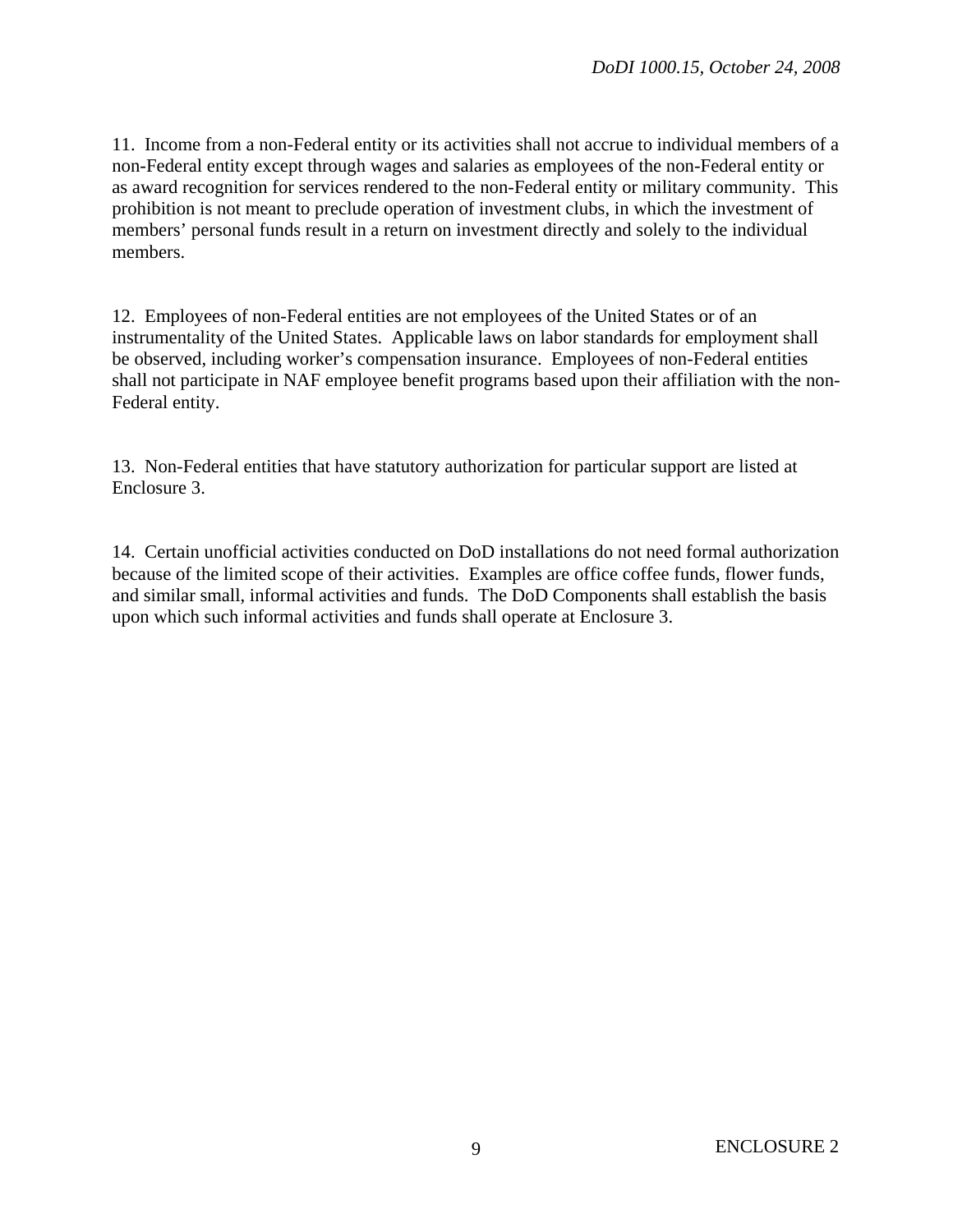## ENCLOSURE 3

## NON-FEDERAL ENTITIES HAVING STATUTORY AUTHORIZATION FOR PARTICULAR SUPPORT

| <b>Non-Federal Entity</b>                                                    | <b>Authority</b>                                |
|------------------------------------------------------------------------------|-------------------------------------------------|
| Certain banks and credit unions                                              | Chapter 1770 of title 12, United States Code    |
|                                                                              | $(U.S.C.)$ (Reference $(k)$ )                   |
|                                                                              | Reference (c)                                   |
| United Service Organization                                                  | Section 220101 of title 36, U.S.C. (Reference   |
|                                                                              | (1))                                            |
|                                                                              | Memorandum of Understanding (MOU)               |
|                                                                              | (References (a) and (m))                        |
| Labor organizations                                                          | Title 5, U.S.C., Chapter 71 (Reference (n))     |
|                                                                              | DoD 1400.25-M, subchapter 711 (Reference        |
|                                                                              | (0)                                             |
| <b>Combined Federal Campaign</b>                                             | Executive Order 12353 (Reference (p))           |
|                                                                              | Title 5, Code of Federal Regulations, part 950  |
|                                                                              | (Reference (q))                                 |
|                                                                              | DoD Instruction 5035.1 (Reference (r))          |
|                                                                              | DoD Instruction 5035.5 (Reference (s))          |
| American Registry of Pathology                                               | Section 177 of title 10 U.S.C. (Reference (t))  |
| Henry M. Jackson Foundation for the                                          | Section 178 of Reference (t)                    |
| <b>Advancement of Military Medicine</b>                                      |                                                 |
|                                                                              | Section 2552 of title 10 U.S.C. (Reference (t)) |
| <b>American National Red Cross</b>                                           | Section 2602 of title 10 U.S.C.(Reference (t))  |
|                                                                              | Memorandum for Secretary of the Army            |
|                                                                              | (Reference (u))                                 |
|                                                                              | $MOU$ (References (a) and (v)                   |
| <b>Boy Scouts Jamborees</b>                                                  | Section 2554 of title10 U.S.C. (Reference (t))  |
| <b>Girl Scouts International Events</b>                                      | Section 2555 of title 10 U.S.C. (Reference (t)) |
| (Transportation)                                                             | Reference $(g)$                                 |
| <b>Shelter for Homeless</b>                                                  | Section 2556 of title 10 U.S.C. (Reference (t)) |
| National Military Associations; Assistance at<br><b>National Conventions</b> | Section 2558 of title 10 U.S.C. (Reference (t)) |
|                                                                              | DoD Directive 5410.18 (Reference (w))           |
|                                                                              | DoD Instruction 5410.19 (Reference $(x)$ )      |
| National Veterans' Organizations (Beds and                                   | Section 2551 of Reference (t)                   |
| Barracks)                                                                    |                                                 |
| <b>Non-Federal Entity</b>                                                    | <b>Authority</b>                                |
| United Seamen's Service Organization                                         | Section 2604 of Reference (t)                   |
|                                                                              | Reference (a)                                   |
|                                                                              |                                                 |
| Scouting: Cooperation and Assistance in                                      | Section 2606 of (Reference (t)                  |
| Foreign Areas                                                                | Reference (g)                                   |
| Civil Air Patrol                                                             | Section 9441 of Reference (t)                   |